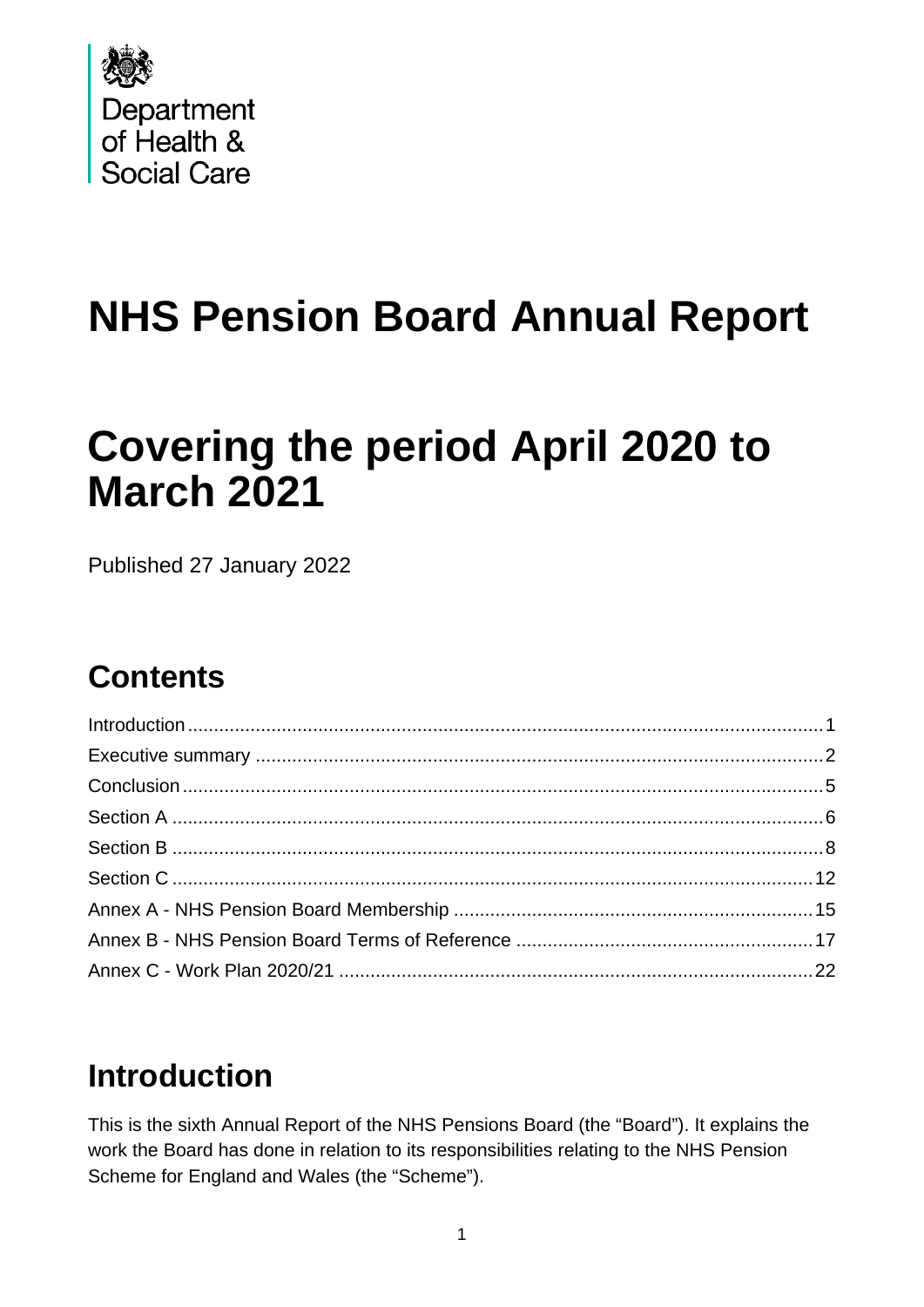The Board was established under the Public Service Pensions Act 2013 and has operated since 1 April 2015.

The Board is responsible for assisting the Secretary of State for Health and Social Care, as the Scheme Manager, in:

- securing compliance with laws, regulations and directions which apply to the Scheme
- complying with relevant requirements of the Pensions Regulator, particularly Code of Practice no. 14 on "Governance and Administration of Public Service Pension Schemes"

## <span id="page-1-0"></span>**Executive summary**

The Board met four times during the year. Key activities included:

- working with the NHS Business Services Authority ("BSA"), the administrators of the Scheme, on service maintenance during the pandemic and transfer to remote working, and on continued service improvements
- assessing and monitoring management of key risks, both for the Board and for BSA, in the governance and administration of the Scheme – see further section B.
- considering and monitoring issues around member engagement, communication and response to change, particularly in relation to issues and developments in the period arising from the progress on remedial action following the McCloud litigation – see further section C.
- Reviewing and reflecting on the Pensions Regulator's report following its annual survey of public service pension scheme– see further the Board Work Plan shown at Annex C.

## **The NHS Pension Scheme in England and Wales – some facts and figures**

There are 1.70 million contributing members across the NHSPS with pensionable pay of over £53.3 billion per annum (pa). Pensions are paid to around 1.0 million pensioners and dependants amounting to around £9.8 billion pa, paid weekly or monthly. A further 0.71 million members no longer contribute to the NHSPS (known as deferred members) but retain an entitlement to receive a pension at retirement.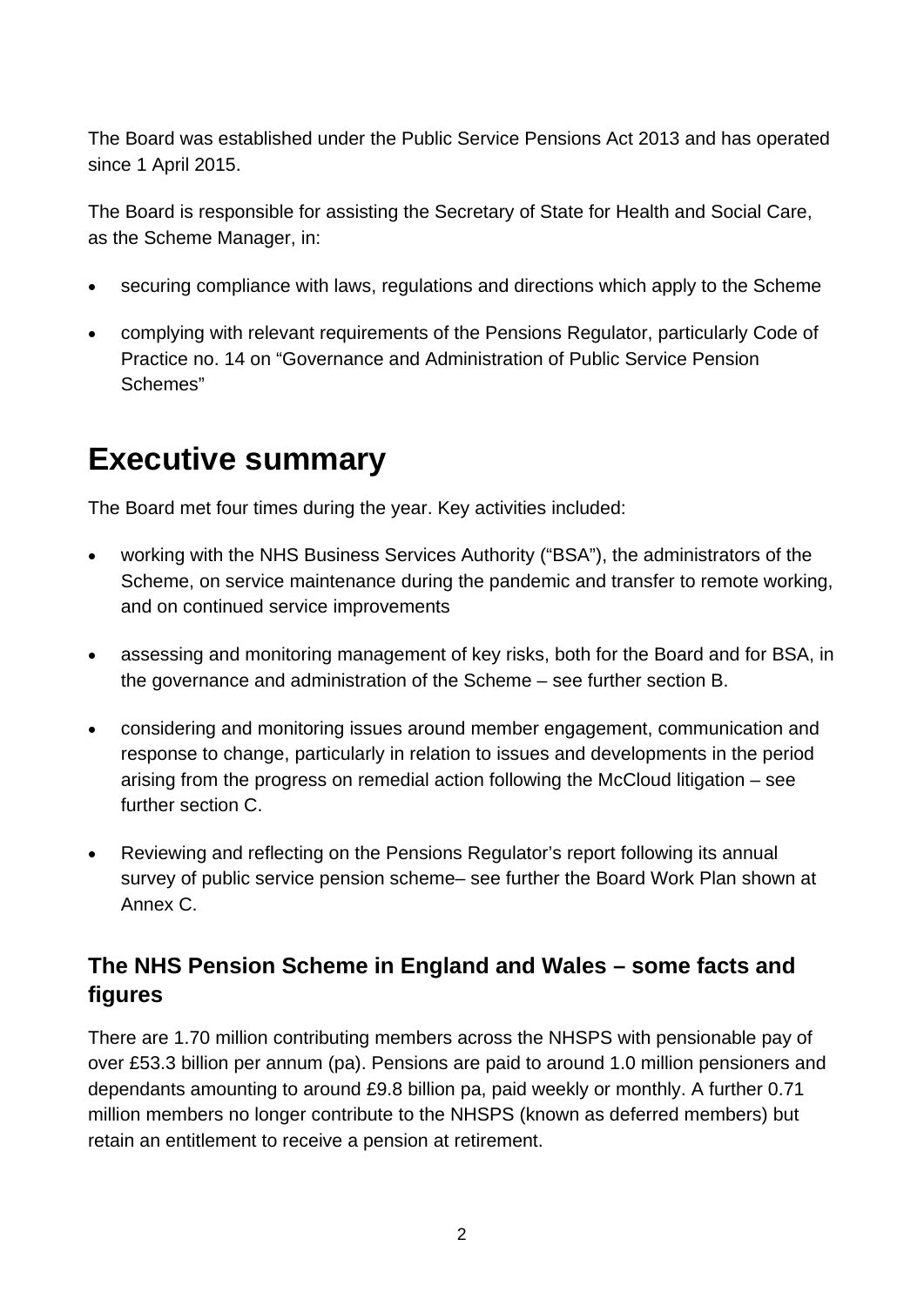Both members and employers contribute to the NHSPS. Member contribution rates which range from 5% to 14.5% of their pensionable pay are tiered based on members' earnings and 8,290 employers pay 20.68% of their pensionable pay bill. Of this 0.08% is to cover the cost of NHSPS administration. Total contributions to the NHSPS are around £16.3 billion pa; with benefit payments of around £12.4 billion pa (this includes lump sum payments). The cost of NHSPS administration was £0.04 billion during 2020-21.

## **The Board – its make-up, terms of reference and activities**

#### **Board make-up**

There are 13 members of the Board. Annex A (page 15) lists the members, showing whether they are Scheme Member representatives or Employer representatives. This list also shows:

- changes to the Board during the year
- figures for attendance at Board meetings

All Board meetings during the year have been quorate. There must be at least 50% of Board members present at a meeting for it to be quorate. It's also a requirement that the Chair must be present.

#### **Board terms of reference**

These are attached at Annex B (page 17). The Board has reviewed the during the year. No substantial changes were made, but some flexibility was introduced to allow attendance by an alternate, by agreement, if a Board member is unable to participate in the Board's activities (other than temporarily). Terms on tenure of Board members were also updated.

## **Board activities – the 2020/21 Objectives and Work Plan**

The Board operates according to a Work Plan. The Work Plan for 2020/21 has been completed and a copy is attached at Annex C (page 22).

The Work Plan contains a series of standing items, plus a number of specific matters. The specific matters include regular "deep dives" on particular subjects, but items are added where the Board wants to consider additional issues.

The Board also had a series of objectives in 2020/21, and its performance against those is explained below.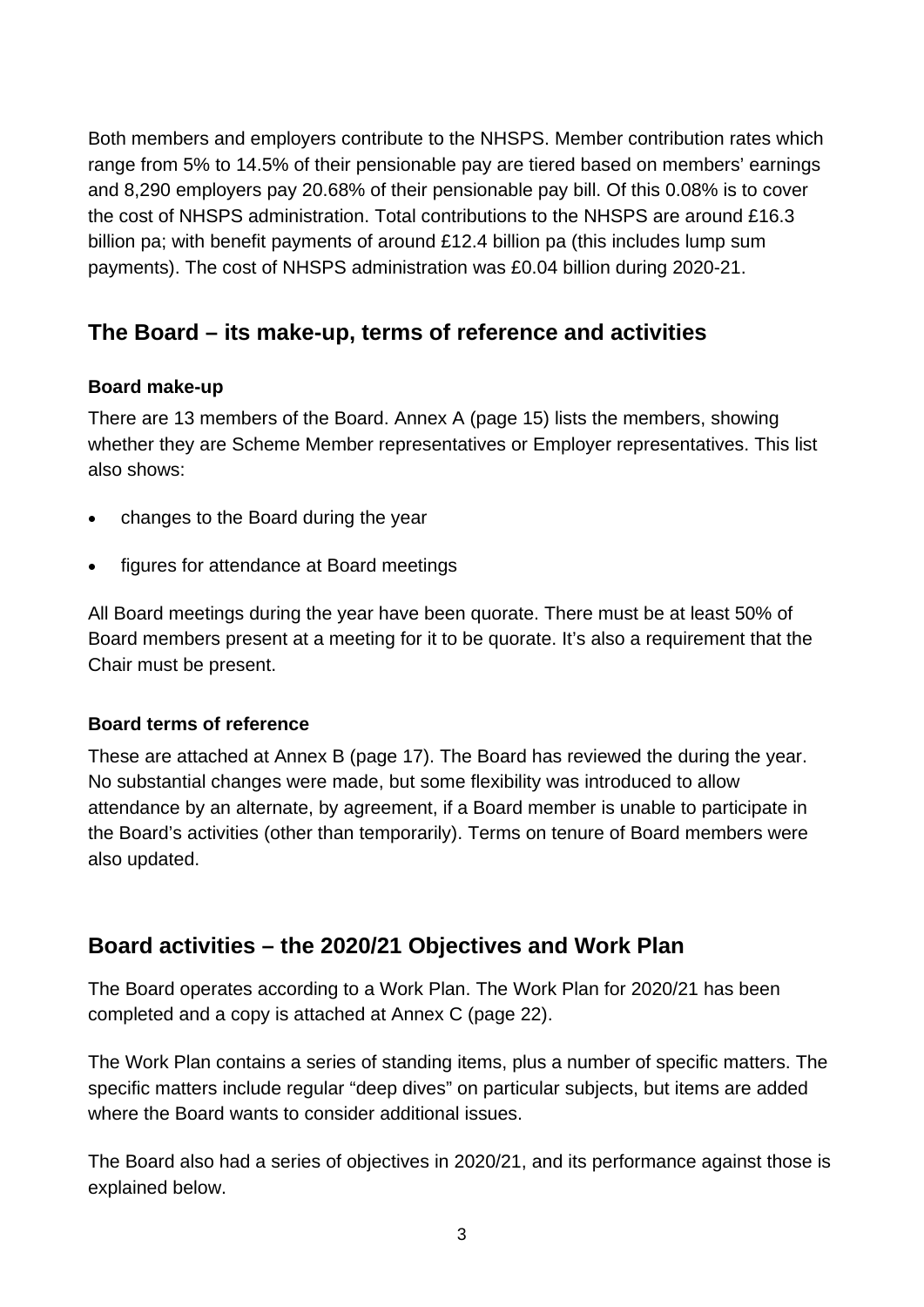- 1. Ensure that all responsibilities under the Board's Terms of Reference are met, including legislative and regulatory compliance, efficient and effective service delivery and the provision of the necessary assurance to the Scheme Manager. The Board carries out this function in its regular meetings, primarily, with some specific issuefocussed activities at other times.
- 2. Continue the development of the Risk Management framework and ensure that key risks are effectively identified and managed. The Board reviews risk management at all regular meetings and continues to identify risks, responses and outcomes.
- 3. Oversee the Engagement and Communication Steering Group to ensure that it operates to drive strategic improvement in the communication of benefits to members, with a particular focus on delivering and promoting digital capabilities. This Group is progressing actions and reports regularly to the Board.
- 4. Consolidate and continue Board member training and development, to ensure all members can perform their responsibilities effectively, with particular focus on the induction and upskilling of new Board members and ensuring the transition to the new Chair takes place seamlessly. Training and 1-2-1 discussions between Board members and the Chair have taken place throughout the year, albeit that activities in the year have had to be staged using video meetings and presentations.
- 5. Ensure suitable succession planning is in place as Board member terms expire, particularly timely and effective action regarding any necessary steps to retain or replace those Board members whose terms expired on 31 March 2020. Actions are underway in this regard but have met with a little delay. The Board considers any delay to be a matter of process completion only and is continuing to operate. The Board has resolved to ratify any decisions, as necessary, once appropriate processes for retention or replacement are completed.
- 6. Continue to focus on the role of employers in delivering effective outcomes for their staff who are Scheme members and ensuring areas for improvement in employer performance are identified and implemented. The Board considers progress on this at each regular meeting.
- 7. Consider and respond to any findings made by the Pensions Regulator in its annual survey of public service pension schemes.
- 8. Ensure continued focus on developing and implementing a programme of activities driving service improvement in respect of Scheme administration, utilising the output from benchmarking, member feedback activities and employers' priorities. The Board receives and feeds back on regular reports on these issues, in its regular meetings.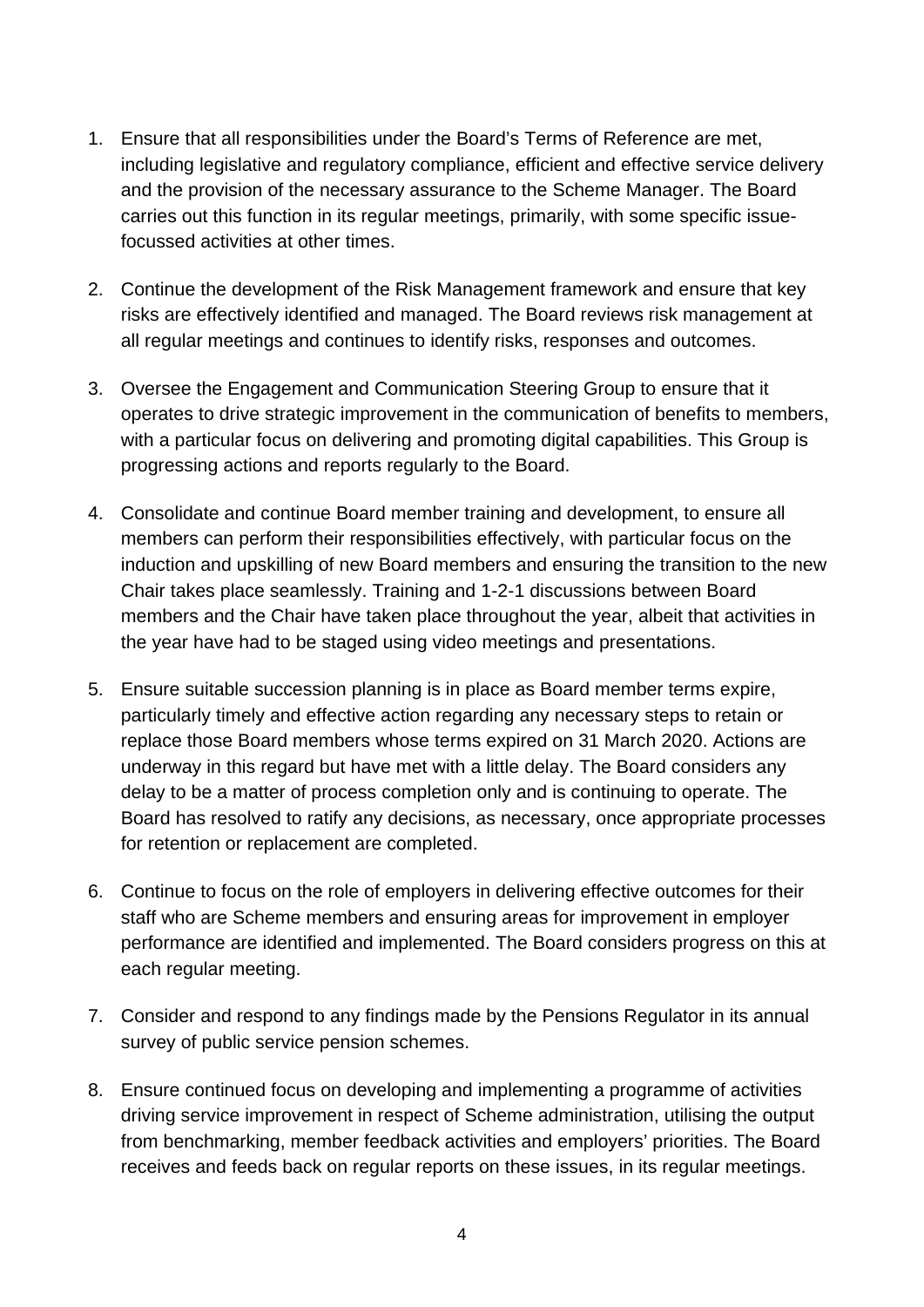- 9. Continue the development of effective working relations with all key stakeholders.
- 10. Ensure future legislative and regulatory developments which may impact on NHS Pension provision are identified and responded, as appropriate, to in a timely and effective manner. Regular reporting is provided to the Board by DHSC. The Board has adopted and implemented a process for responding to Government consultations on matters affecting the NHSPS, where it considers that would be an appropriate exercise in accordance with its functions.

## <span id="page-4-0"></span>**Conclusion**

The year covered by this Report has been dominated by the COVID-19 pandemic.

The Board has continued to work undisturbed during the year, switching readily to videobased meetings and presentations. Board member attendance and engagement has held up well, at a time when many were grappling with the practical realities of the NHS's response to the pandemic. I would like to recognise that formally and thank Board members for their hard work this year.

The Board has noted the continued work of the NHSPS team at NHSBSA, in maintaining good quality services throughout a difficult year of remote and varied working.

We continue to maintain our regular review of relationships with stakeholders and their experience of the operation of the NHSPS. We recognise the continuing importance of communications, and this is the focus of our engagement sub-group. As preparations continue for implementation of the McCloud remedy, Board members have engaged in training, alongside the Scheme Advisory Board, to aid our understanding of the detailed areas to be tackled.

#### **Helen Miles**

**Chair**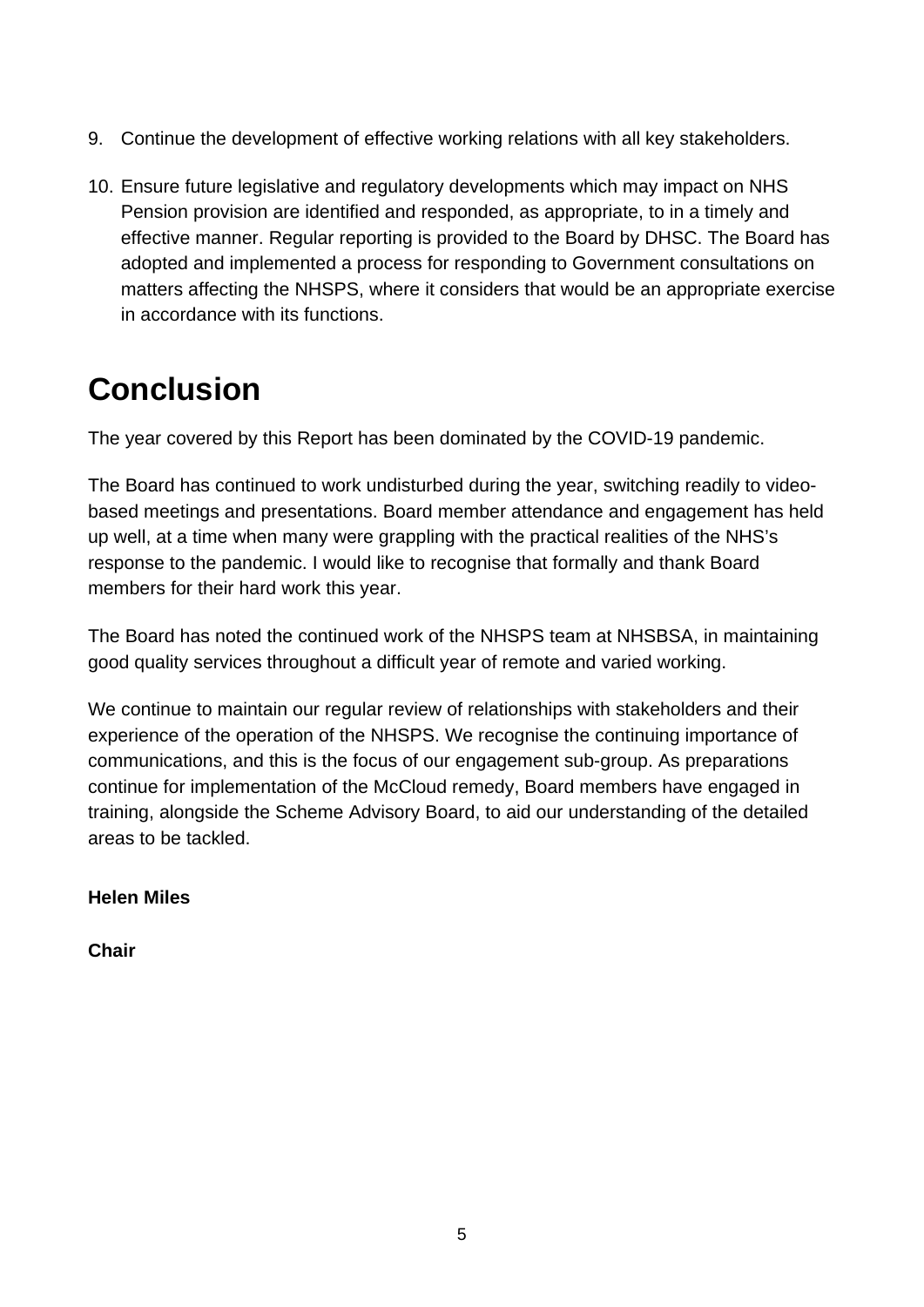## <span id="page-5-0"></span>**Section A**

## **Business Improvement Team (BIT) 2020 to 2021**

• The development of a number of On-line Pensions Calculators (OPC) replacing existing Excel versions.

Service Improvement – The OPC tools can be updated annually, and more efficiently with less resource required to complete the updates. Automated outputs reduce processing time

• Development of the Work Manager tool to incorporate the Complaints Team

Service Improvement – Improved reporting of work on hand and automated reports on complaints trends, to identify improvements. Improved process for referring cases internally and tighter control around SLAs.

• System improvements to Compendia for bereavement casework including the creation of new process guides and training material to accurately detail the new processes.

Service Improvement – More cases are automated through the system reducing processing times and delivering outcomes to members' families more speedily.

• Conducted analysis on customer call referrals for Pensioner Admin, Transfers, Pension on Divorce, Awards and Bereavement Teams. Made recommendations on how to improve the service and implemented the agreed recommendations working with subject matter experts and Operations Managers.

Service Improvement – Improvement to the service provided to our customers through improved outputs, website guidance and knowledge within the Customer Contact centre

• Review and improvement of the 'Not in good order' process within the Awards Team. Focusing on how information can be requested in the most effective manner and most convenient way for our customers via email or telephone. Guidance and process maps have been created to support our administrators in following the new process

Service Improvement – Lower postage costs for returning documents, less risk of data breaches and fewer delays to our customers. All of these enable more timely payments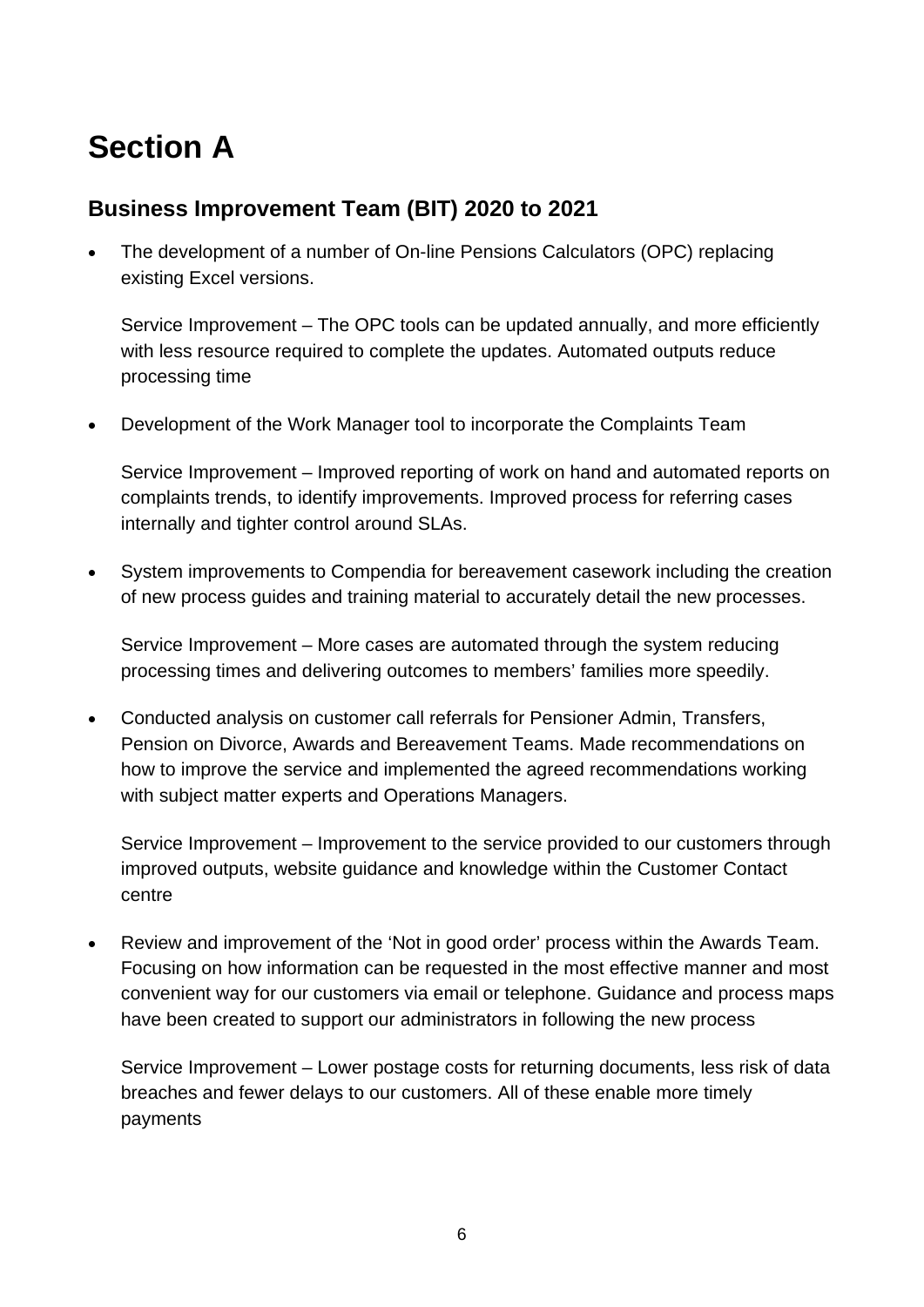## **Operational Transformation Programme (OTP) 2020 to 2021**

- Launched Operational Transformation Programme aiming to transform each service providing enhanced customer experience and preparing for digitalisation and Policy reform.
- Estimates service transformed leading to:
	- reduced end-to-end times by over 75% from averaging 28 days to 6 days for the provision of an estimate to members
	- reduced resource requirements and therefore cost of service by over 30% through increased training and upskilling
	- absorbed a 30% increase in volume of estimate requests
- Recovered KPI and commenced transformation in Bereavements leading to:
	- reduced end to end times from average of 23.65 days to 6.6 days for Death Gratuity payments and 10.45 days for Dependant Claim payments
	- streamlined Death in Service process reducing administrative burden on employers and aligning to Death on Pension process allowing greater flexibility of internal resourced
- Annual Allowance Transformation commenced:
	- underlying system changes implemented to automate calculations as soon as member records are updated
	- automated recalculations implemented removing the need for members to request replacement statements where their employer changes data on their record
	- supporting internal processes defined to handle automation fallout more efficiently
	- API and screen design ready for implementation of Annual Allowance history into My NHS Pension service next year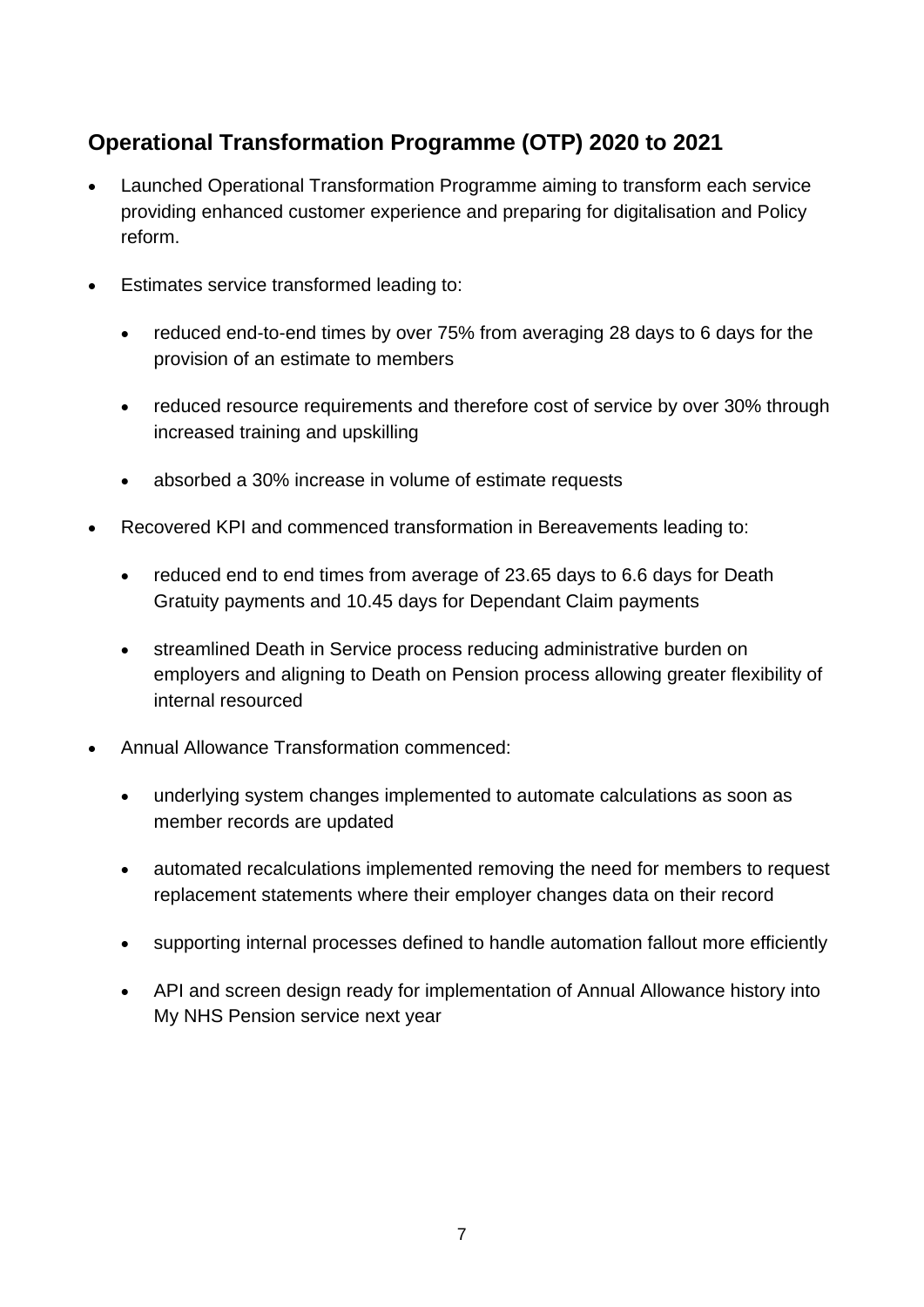## <span id="page-7-0"></span>**Section B**

## **Risk Management**

**Key** 

#### **Red – extreme risks**

Always unacceptable and require mitigation to reduce probability and/or impact to reduce the residual risk.

#### **Amber – moderate to high risk**

Normally call for mitigation to reduce the risk but should be measured against potential costs that may occur should the risk materialise, and the level of risk tolerance should be identified. In some cases, an informed decision to tolerate the risk is possible where mitigation is not cost effective.

#### **Green – low risks**

Normally requires no further action. Care should be taken not to put unnecessary controls in place costing money/time. Risk can be closed when confident

#### **Impact and likelihood rating**

These are rated from 1 to 5, 1 being lowest impact or chance of occurring, 5 being highest impact or chance of occurring.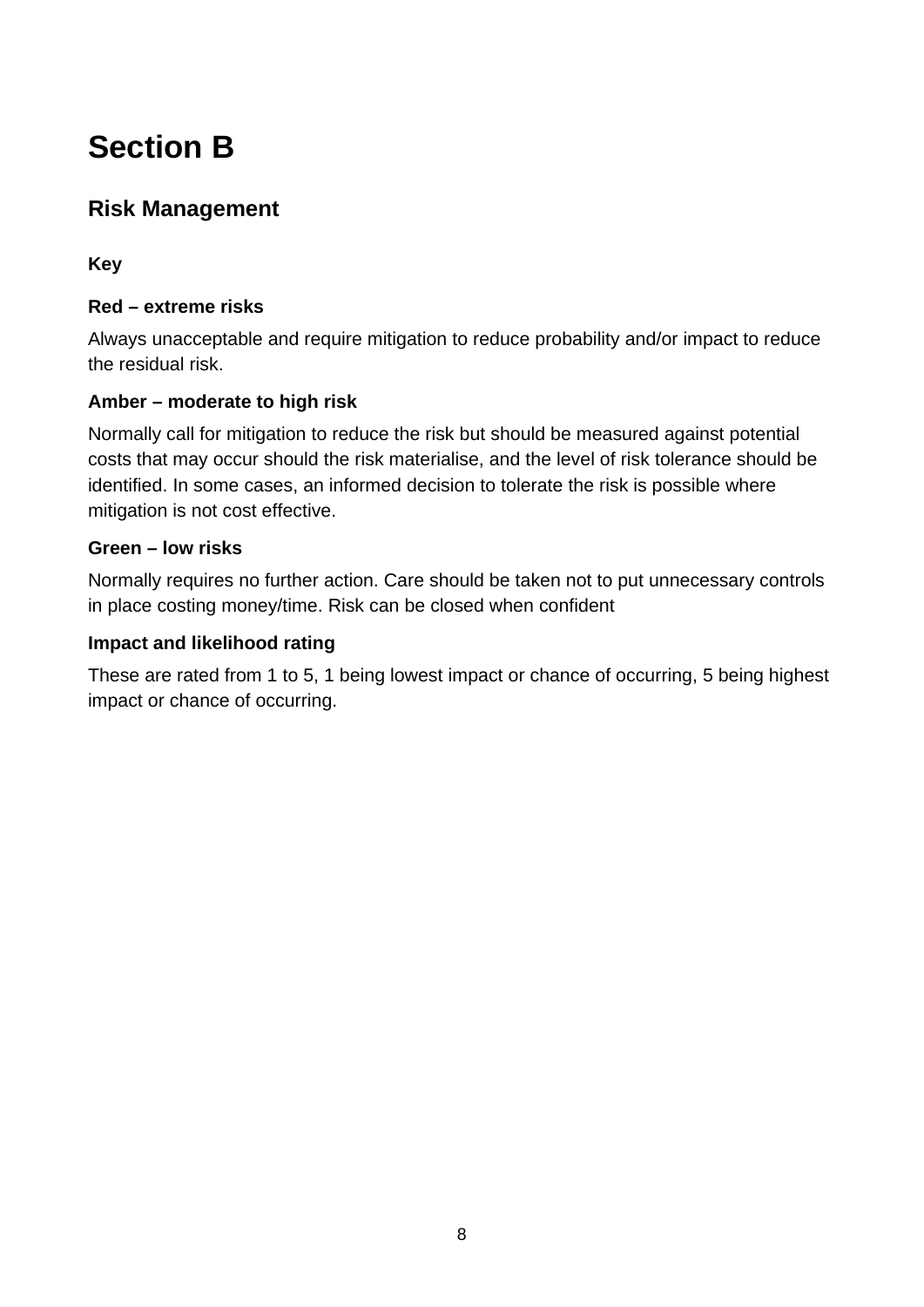

## **Figure 1 - Pension Board risk dashboard (March 2021)**

### **Pension Board risks**

A - PB failure to identify and report regulation breaches (Impact 5, Likelihood 1, low risk)

B - Failure to declare conflicts of interest (Impact 3, Likelihood 1, low risk)

C - PB expertise to identify appropriate MI and scrutinise/challenge administrators (Impact 3, Likelihood 1/2, low risk)

D - That the Pension Board is unable to fulfil regulatory requirements due to membership turnover issues or absence of Chair (Impact 2, Likelihood 2, low risk)

E - Reputational risk relating to NHSBSA strategic decisions/lack of control (Impact 3, Likelihood 4, high risk)

F - Pensions Board inability to monitor effectiveness of communications (Impact 3, Likelihood 2, moderate to high risk)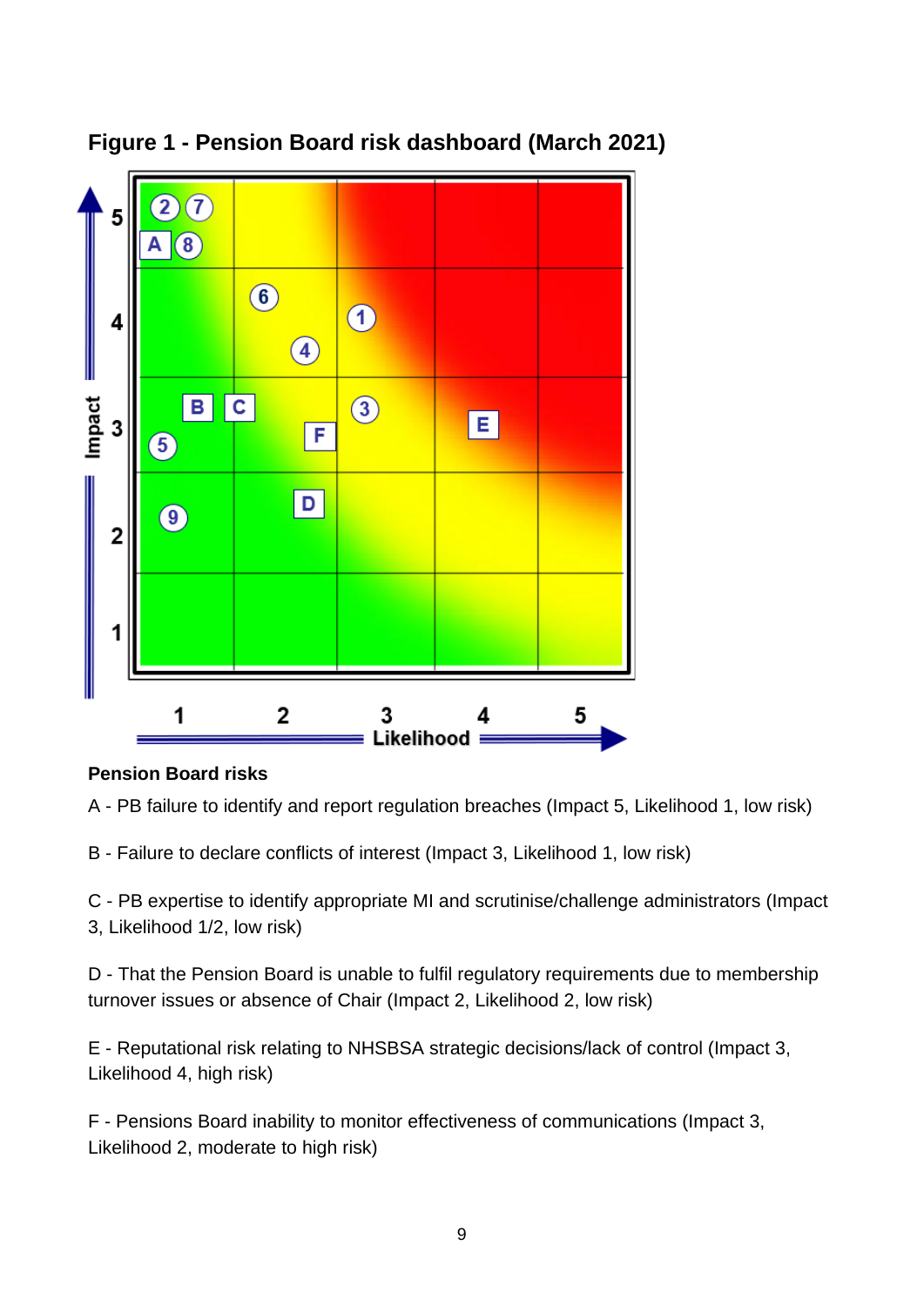#### **Administrator risks**

 - Members' lack of understanding of benefits and communication (Impact 4, Likelihood 3, moderate to high risk)

- Major data loss/confidentiality/GDPR breach (Impact 5, Likelihood 1, low risk)

- Systematic data quality issues (Impact 3, Likelihood 3, moderate to high risk)

 - Systematic errors in calculating member benefits (Impact 4, Likelihood 2, moderate to high risk)

- Increase in late/non-payment of contributions (Impact 3, Likelihood 1, low risk)

 - Increase in complaints leading to sanctions, potential reputational damages (Impact 4, Likelihood 2, moderate to high risk)

- Major service failure (Impact 5, Likelihood 1, low risk)

- Major IT failure/cyber attack (Impact 5, Likelihood 1, low risk)

- Fraud risk issues (Impact 2, Likelihood 1, low risk)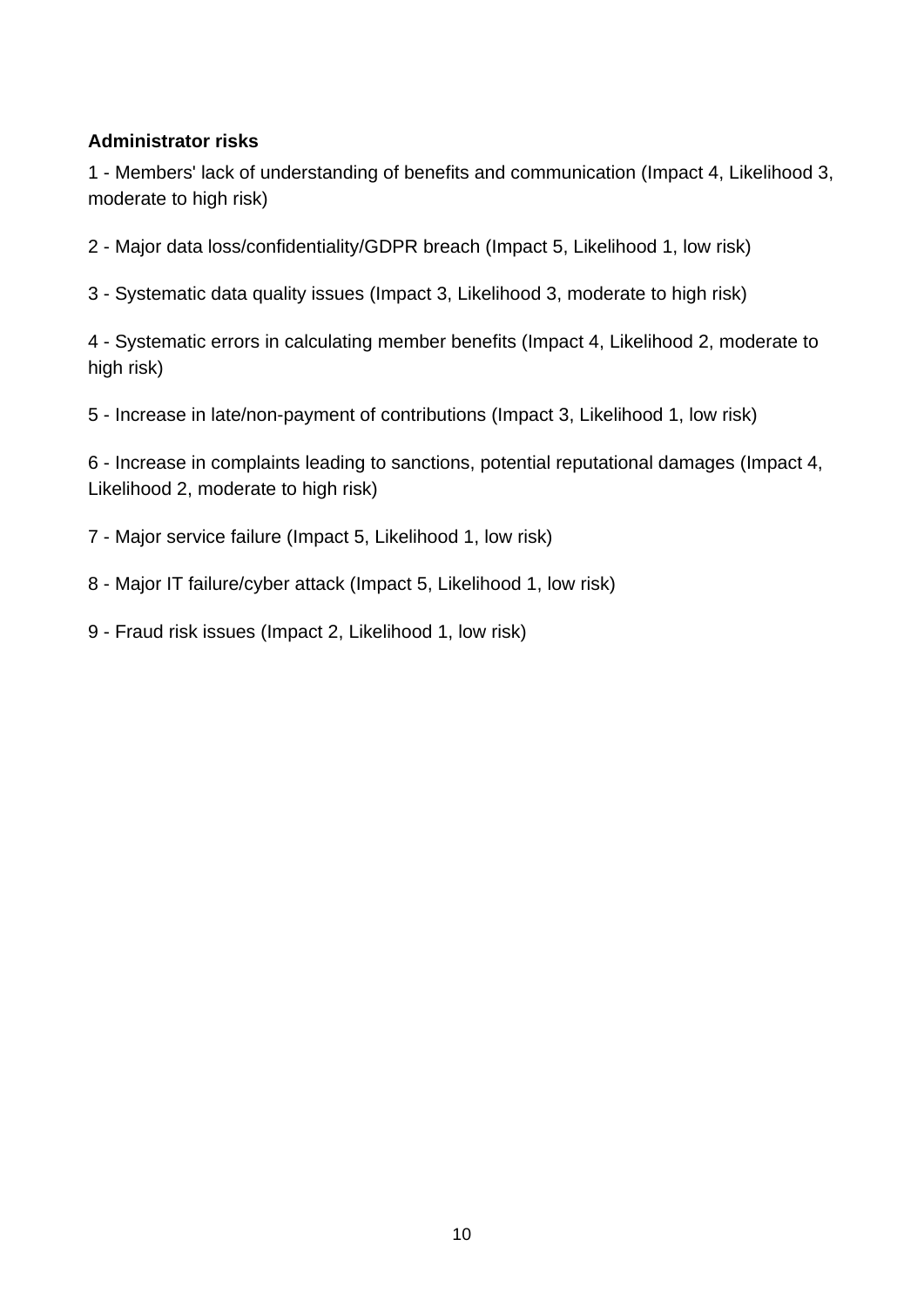![](_page_10_Figure_0.jpeg)

## **Figure 2 - Pension Board external risk dashboard (March 2021)**

### **External risks**

E1 - External legislative changes to tax (AA, LTA), saving (LiSA) and state pension arrangements or the NHSPS contribution review lead to an increase in scheme opt outs (Impact 4, Likelihood 3, moderate to high risk)

E2 - There are significant scheme opt-outs resulting from the introductive of local flexible benefits packages/avoidance of scheme administration charge/new models of care (Impact 4, Likelihood 1, low risk)

E3 - Valuation outcomes will result in changes to the scheme (Impact 3, Likelihood 3, moderate to high risk)

E4 - Increase in employer expectations due to admin levy (Impact 3, Likelihood 2, low risk)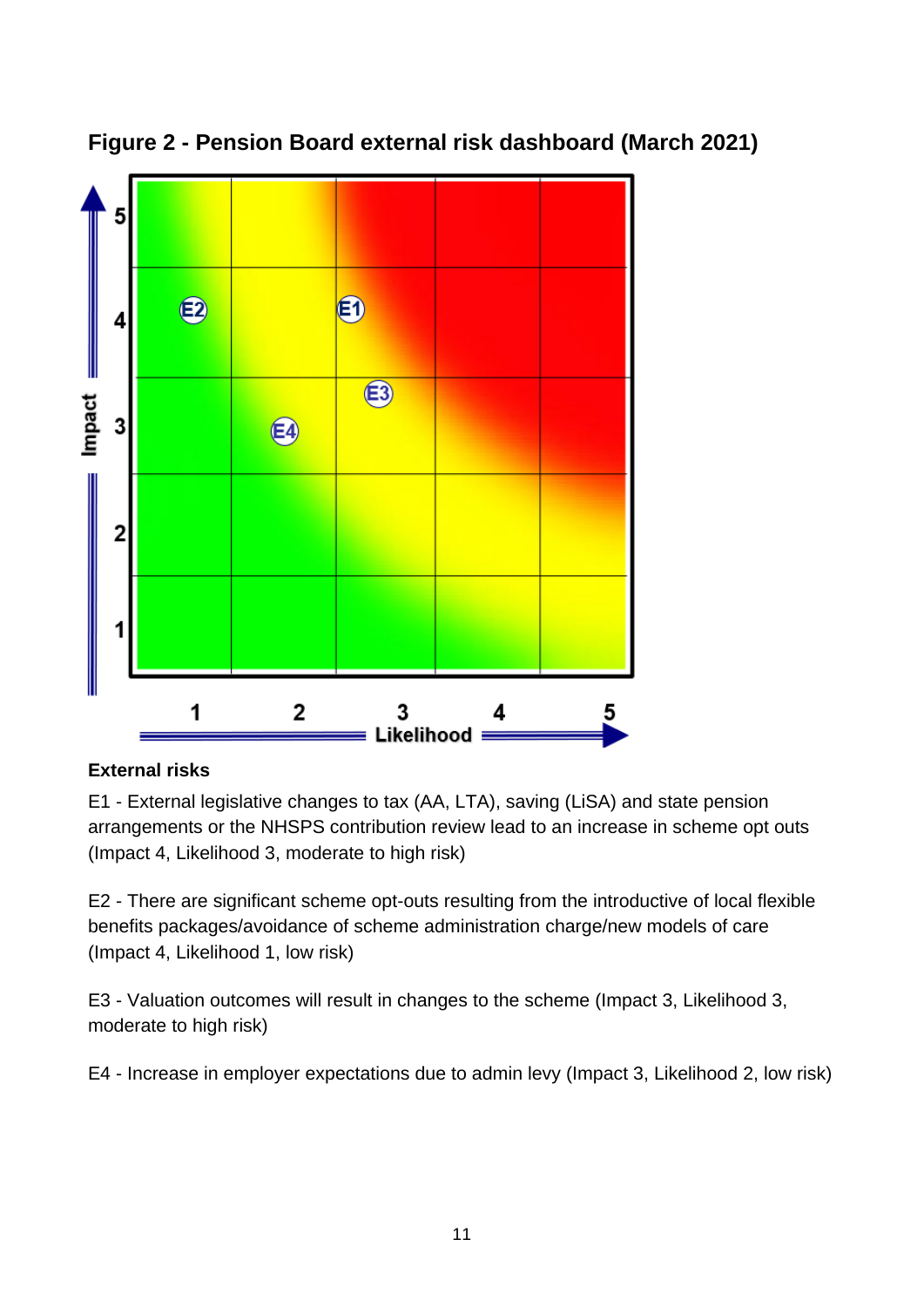## <span id="page-11-0"></span>**Section C**

### **Communications and engagement**

The NHS Pensions Board has a subgroup focussing on communication and engagement of both scheme members and employers. The Terms of Reference for the group are shown below. An action plan for activity during April 2020 – March 2021 was developed which included:

- a review of language used in guidance explaining the provisions of the NHS Pension Scheme
- focus group research with new members and new starters
- creation of asset packs for employers' use
- creation of new, accessible and easy to understand scheme guides
- changes to the opt-out process to ensure members understand the long-term implications of opting out of the pension scheme

Communications and member/employer engagement activity to support the remedial activity in response to the McCloud judgement in included in the overall McCloud programme, managed jointly by NHSBSA, DHSC and NHS Employers and will be overseen by both the Pensions Board and the ESG.

This work has progressed and will continue into 2021/2022 complementing the McCloud activity in relevant areas.

## **NHS Pensions Board Engagement Subgroup - Terms of Reference**

#### **Purpose and objectives**

#### **Purpose**

The purpose of the sub-group is to assess, monitor and ensure the effectiveness of communication and engagement regarding the NHS Pension Scheme (NHSPS).

It is a sub-group of and will report to NHS Pensions Board (NHSPB). It may also engage with the Scheme Advisory Board (SAB) as it sees fit.

It will work in collaboration with representatives of NHS employers authorised to offer the NHSPS, to improve employer and member understanding of NHSPS benefits, to enhance member experience and protect membership.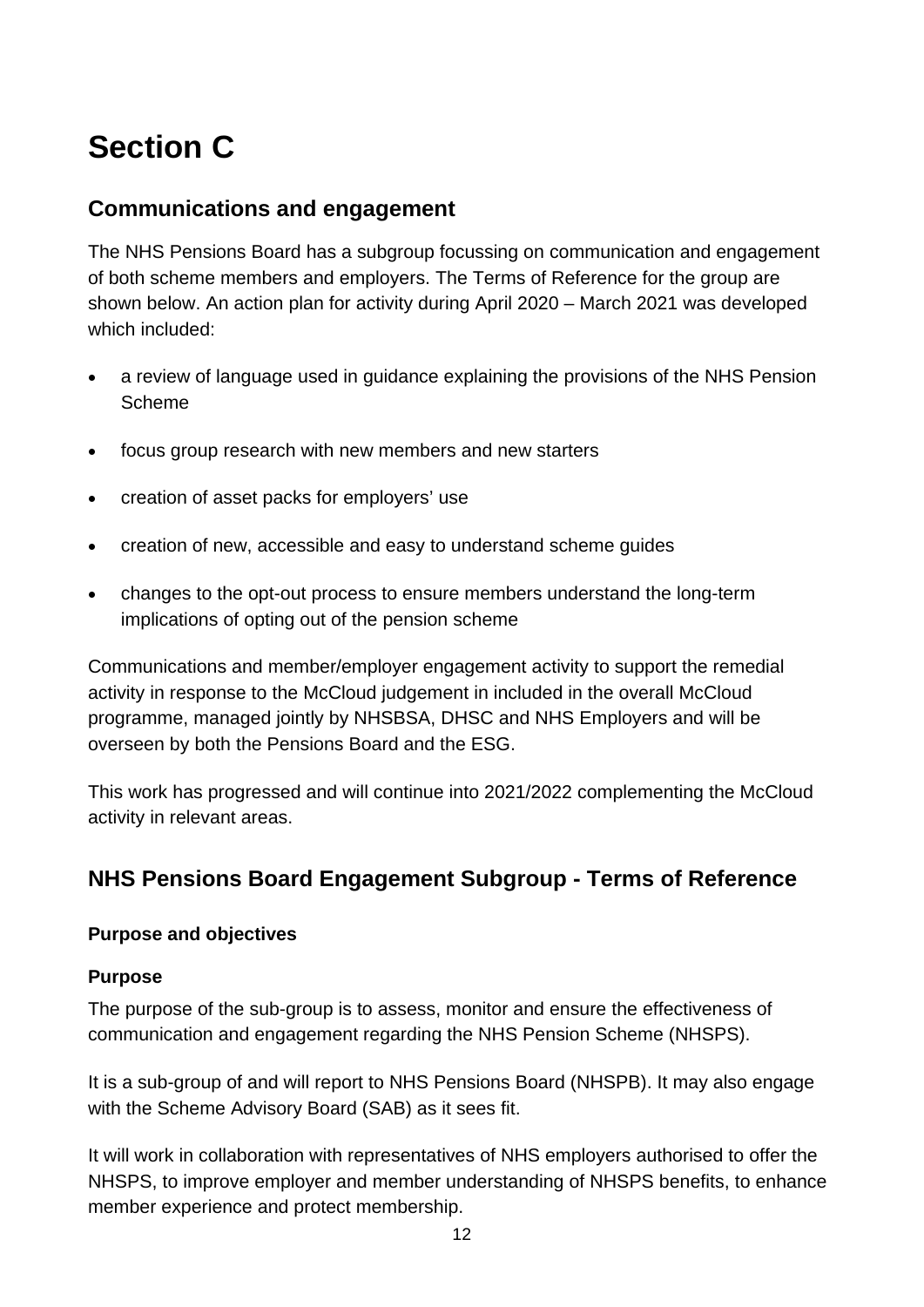The forum will be strategic and proactive in its approach towards the communication of the NHSPS to NHS employers, employees and scheme members.

#### **Objectives**

The objectives of the forum are as follows:

- To focus on key strategic areas, as agreed with NHSPB and NHS Business Services Authority (NHSBSA), to maximise the take up and membership of the NHSPS, reduce opt out levels and support the on-going marketing of the Scheme and its benefits which in turn aims to improve understanding and member experience.
- Strategic, proactive engagement with employers authorised to offer the NHSPS, employees who may be eligible for NHSPS membership and NHSPS members.
- To lead on other related issues as agreed with the Chair of the sub-group, the NHSPB and NHSBSA.

#### **Membership**

Group membership will include (not exhaustive):

- employer and member representatives from NHSPB
- NHSBSA
- **NHS Employers**

Not all NHSPB members will have representation but sub-group members will be expected to be mindful of the range of different employer types and occupational groups covered by the NHSPS and ensure comprehensive communications for a mix of audiences.

#### **Ways of working**

This is a sub-group of the NHSPB and will be chaired by a nominated representative from the NHSPB.

The sub-group is expected to meet at least quarterly ahead of each NHSPB meeting.

Updates from the sub-group will be provided to each NHSPB meeting by NHSBSA and/or sub-group Chair.

Notes and actions from the sub-group will be circulated to sub-group members by NHSBSA and used as an audit trail.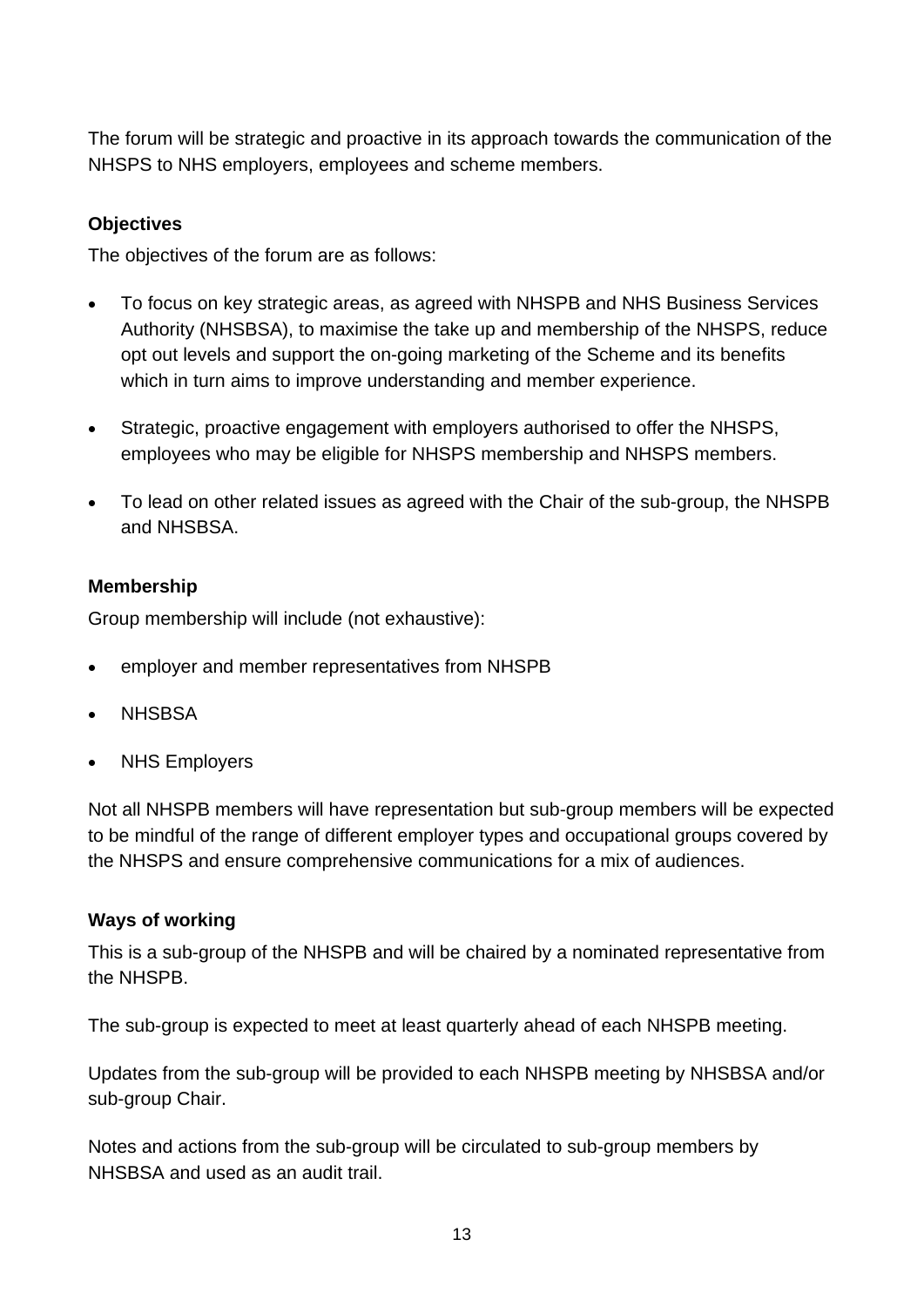NHSBSA will make final decisions about engagement on NHSPS issues to ensure consistency, and the NHSBSA is responsible for Pensions materials.

Escalation of any issues will be to the sub-group Chair and NHSBSA Representatives for resolution and, if not resolved, further escalation will be to NHSBSA Pensions Senior Management Team and/or to NHS Pensions Board if required.

The sub-group will utilise other existing networks, for example the Service Improvement and Development (SID) Board and, Stakeholder Engagement Team for testing and feedback.

#### **Expectations of Forum Members**

To commit to regular attendance at sub-group meetings/workshops as necessary. The location of meetings/workshops will be as central as possible for attendees.

To contribute to the development of tools/information to engage effectively with employers and scheme members

To be collaborative and respectful of other sub-group members; enthusiastic; innovative; owners of actions; providers and conduits of timely feedback and updates; pragmatic about solutions; sensitive about discussions which can be confidential; mindful of data protection and publication arrangements.

#### **Outputs and recommendations from the Forum**

The sub-group will report to each NHSPB meeting on the effectiveness and impact of NHSPS strategic communications and engagement.

It will make recommendations on the key strategic areas and/or any other strategic activities as appropriate to the NHSPB for due consideration, endorsement/validation as appropriate.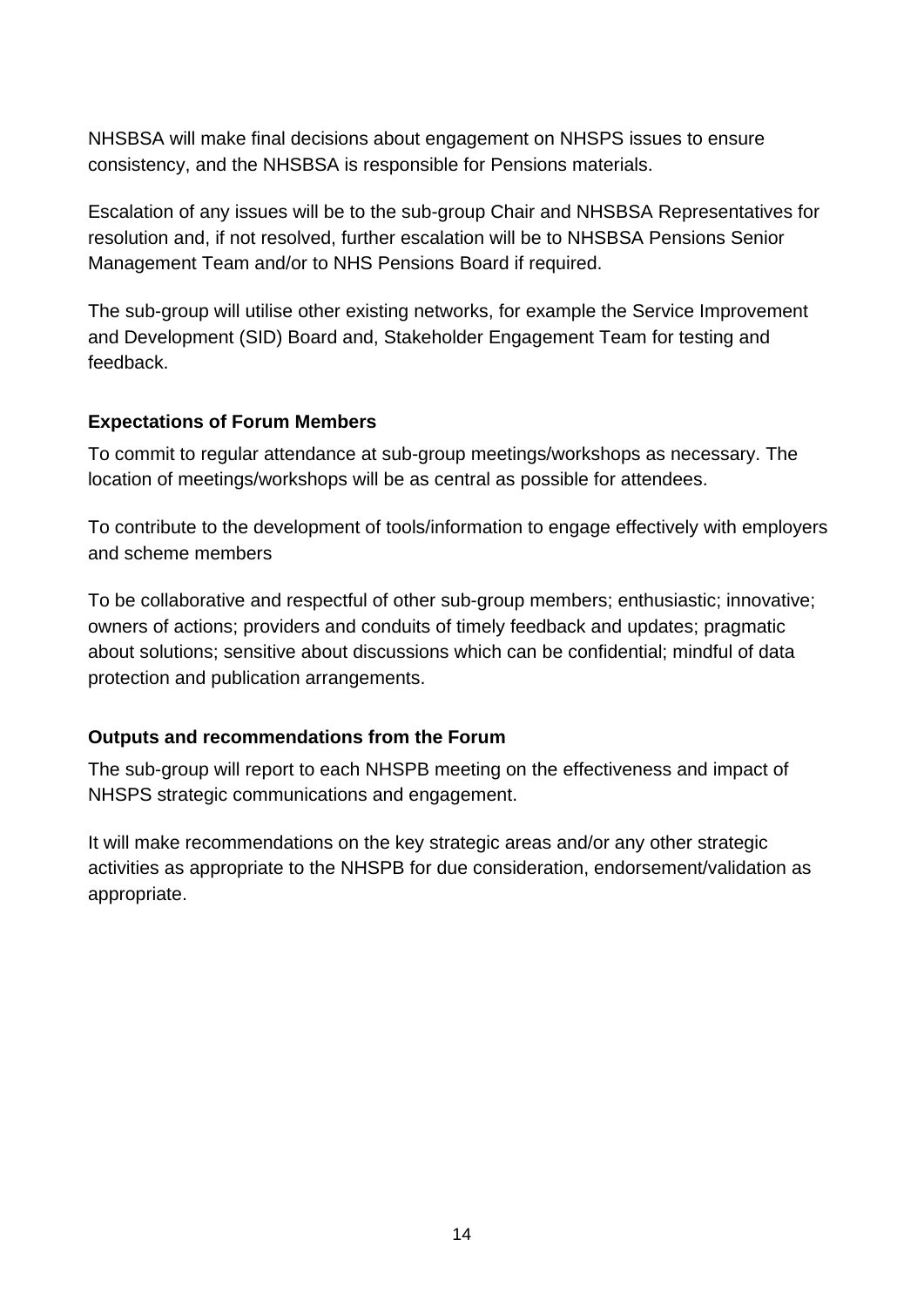## <span id="page-14-0"></span>**Annex A - NHS Pension Board Membership**

### **Chair**

Helen Miles

## **Member Representatives**

Dr David Bailey, British Medical Association – BMA Pensions Committee Member

Geoff Lester, Federation of Clinical Scientists – NHS Pension Board Representative

Nicola Lee, Royal College of Nursing – National Officer

Paul Moloney, Pharmacists Defence Association – National Officer

Alan Fox, Unison - National Pensions Officer

Colenzo Jarrett-Thorpe, Unite – National Officer

### **Employer Representatives**

Andrea Hester, NHS Employers – Deputy Director of Employment Relations and Reward

Paul Thomas, NHS Wales Shared Services Partnership – Director of Employment Services

Bryan Logan, Torbay and South Devon NHS Foundation Trust – Payroll Manager

Amanda Bromley, Tameside and Glossop Integrated Care NHS Foundation Trust - Director of Human Resources

Nina Singh, West London NHS Trust - Director of Workforce & Organisational **Development** 

Stuart Murdoch, Capita PLC – Assistant Pensions Manager

### **NHS Pension Board meetings – Members' attendance 2020/21**

June 2020 – 83%

August 2020 – 75%

November 2020 – 83%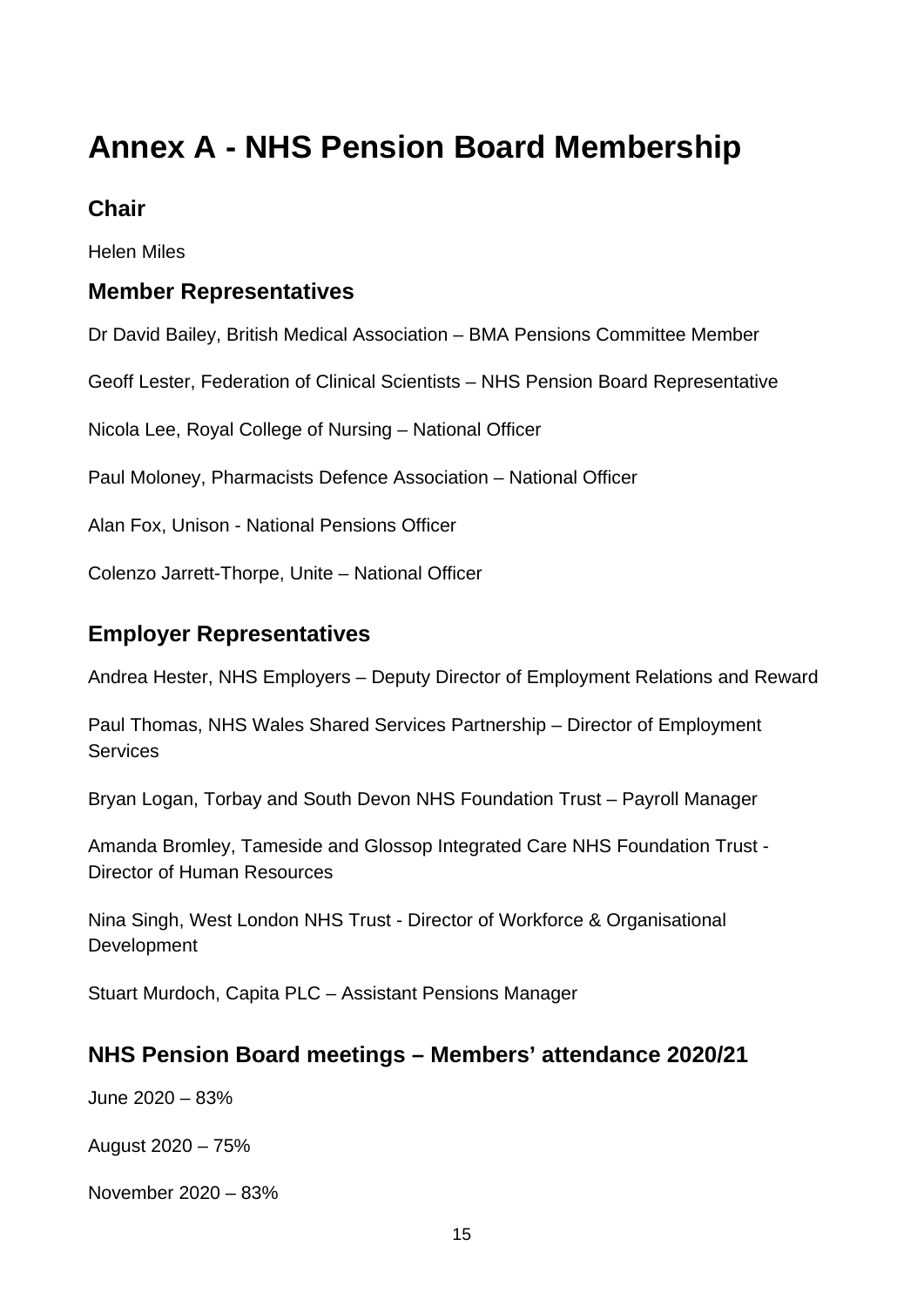February 2021 – 100%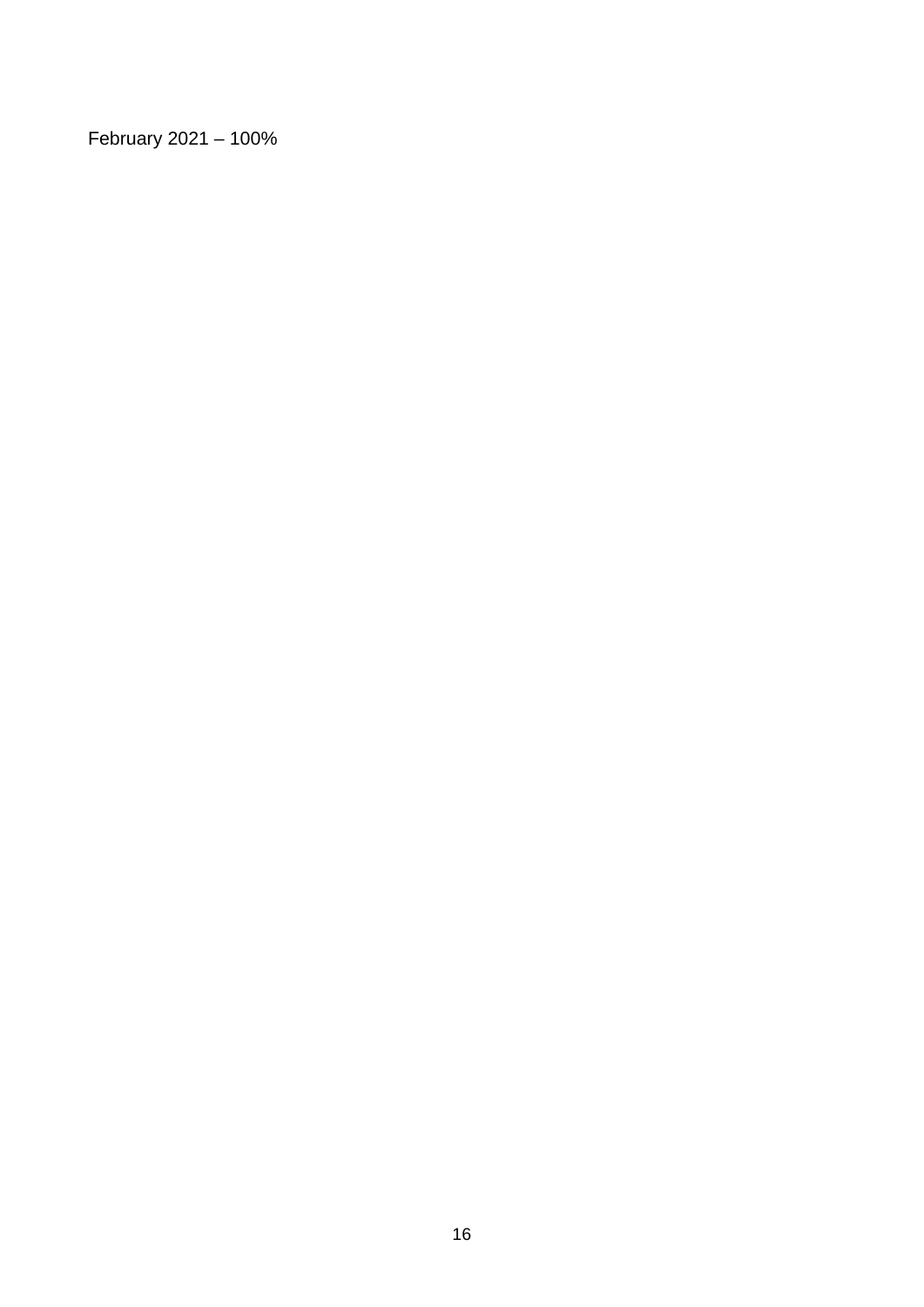## <span id="page-16-0"></span>**Annex B - NHS Pension Board Terms of Reference**

## **Introduction**

The Public Service Pensions Act 2013 (the Act) required the establishment of a Pension Board with responsibility for "assisting the Scheme Manager" in securing compliance with all relevant pensions law, regulations and directions – as well as the Pension Regulator's relevant codes of practice. This role is one of providing assurance over and governance of the pension scheme's administration.

The Act also specified that Pension Boards should have equal numbers of member and employer representatives – currently 6 each on the NHS Pension Board (NHSPB).

The NHSPB covers England and Wales.

Regulation 4 of the National Health Service Pension Scheme Regulations 2015 (UK Statutory Instrument 94 of 2015), effective from 1 April 2015, established the NHSPB in law. Schedule 1 of those Regulations adds further detailed regulatory provisions relating to the NHSPB.

In addition to the member and employer representatives, government representatives attend NHSPB meetings, including DHSC, and Wales. Government representatives are non-voting board members. Professional advisors, for example, accountants, Government Actuary's Department and lawyers can be instructed from the DHSC's resource allocation providing the requirement for that advice is in line with the NHSPB's legislative responsibilities.

The scheme administrator (NHSBSA) will provide the necessary input to support the NHSPB in delivering its assurance responsibilities.

The NHSBSA will provide the secretariat with DHSC seeking nominations and making appointments to the NHSPB based on the regulatory provisions. The NHSPB meets quarterly.

## **Accountability**

The NHSPB collectively and members individually are accountable to the Scheme Manager, the Secretary of State, the responsible authority for the NHSPS.

DHSC continues to be responsible for contractual arrangements, including delivery against agreed KPIs, for NHSBSA.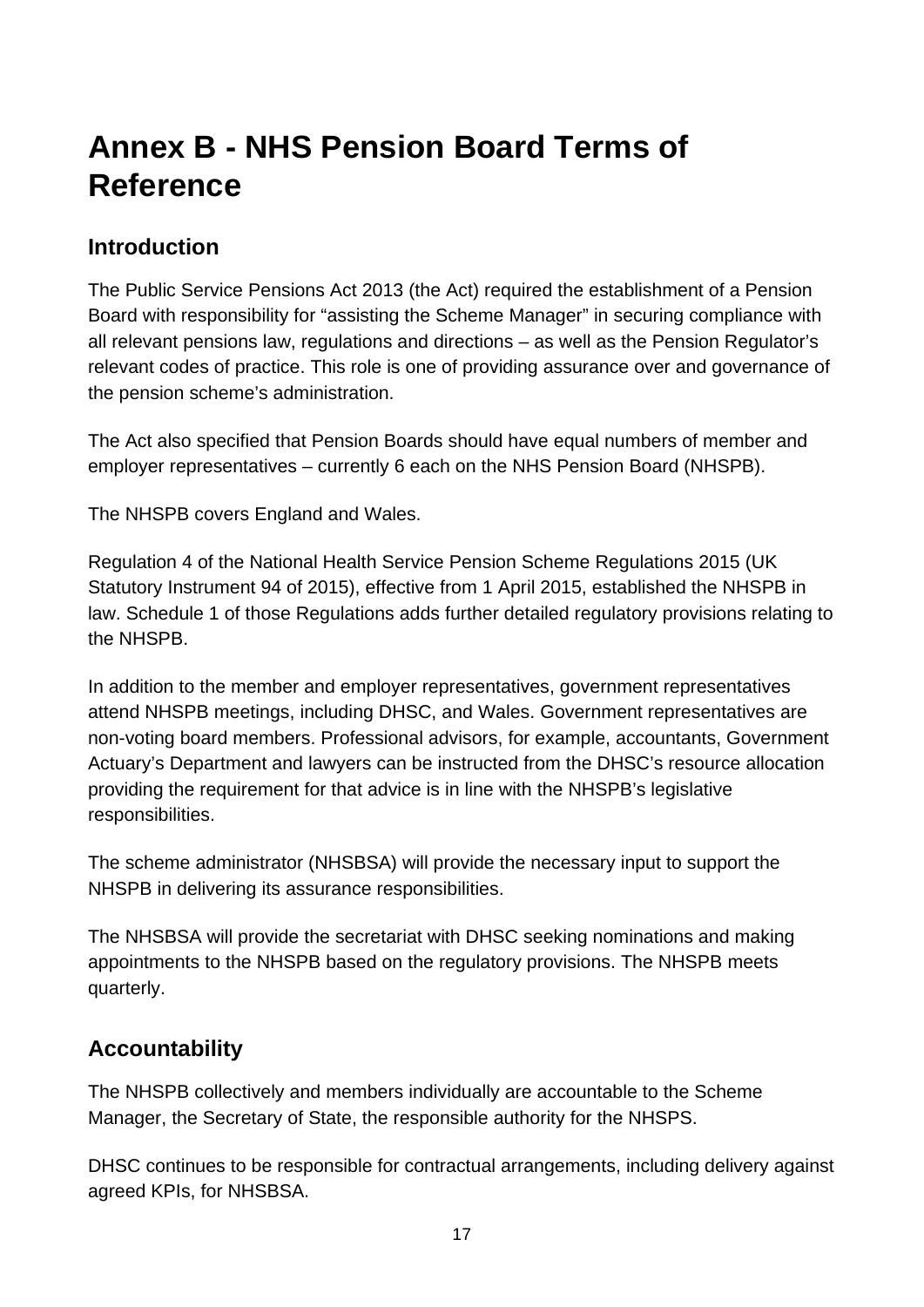## **Responsibilities of the NHSPB**

The NHSPB is responsible for assisting the Scheme Manager in:

- overall assurance and governance of the NHSPS administration
- assuring effective and efficient administration of the NHSPS
- assuring that decisions made by NHSBSA are fully legally compliant, including consideration of cases that have been referred to TPR and/or the Pension Ombudsman recommending changes to processes, training and/or guidance where necessary
- supporting continuous improvement in the administration of the NHSPS
- assuring NHSBSA supports employers to communicate the benefits of the NHSPS and fully utilise it as part of the NHS total reward offer through effective communication to members
- assuring NHSBSA supports members with a range of tools to improve their understanding of their pension benefits as part of the total reward offer, and to inform their personal financial and career planning
- supporting effective implementation of the Employer Charter
- enabling data quality improvements to deliver Career Average Revalued Earnings (CARE) pension outcomes
- complying with TPR's codes of practice
- fostering good working relationships with TPR
- consideration of TPR reports including responses to recommendations
- producing an annual report outlining the work of the NHSPB throughout the NHSPS year.

## **Membership**

The membership of the NHSPB includes:

• member representatives nominated by the staff side of the NHS Staff Council to ensure a broad representation of NHSPS membership; for example, to include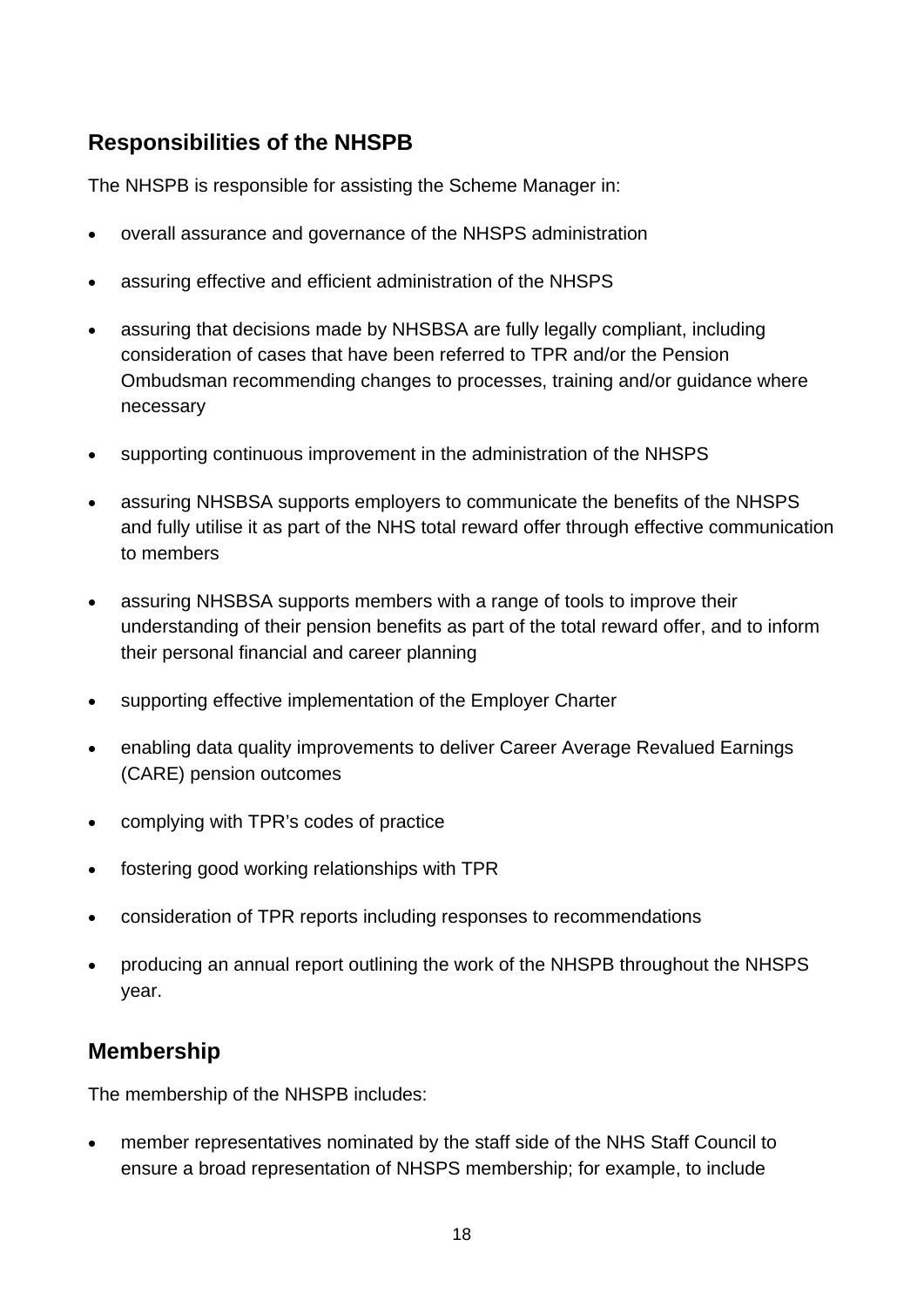deferred and pensioner representation. Member representatives will be voting members

- employer representatives nominated by NHS Employers to ensure a broad representation of employers with NHSPS members including for example, NHS employing organisations, general medical practice and independent providers of clinical services as defined within a standard NHS contract. Employer representatives will be voting members
- an independent Chairperson appointed via the Public Appointments process. The Chair holds the deciding vote if any vote taken by the member and employer representatives on the Board results in an equal vote
- representatives from DHSC, who are non-voting members
- representative from the Welsh Government, who is a non-voting member

Attendance is expected of NHSPB members at all meetings. Where a member of the Board is unable to attend Board meetings or participate in activities of the Board, other than temporarily, the remaining members of the Board may agree that a substitute or another person may attend from that representative during that period. The appointed employer and member representatives will remain equal in number at all times.

## **Decision-making process**

The NHSPB operates on a consensus basis; however, each member (except government representatives) has individual voting rights. In the event that consensus cannot be reached, a vote is taken. The Chair does not vote at this stage; only if the vote is equal will the Chair have the deciding vote. The scheme manager is made aware when a decision is reached in this manner.

### **Quorum**

Half of the voting members of the NHSPB represent a quorum for Board meetings to go ahead, with at least 3 member representatives and 3 employer representatives being present. The Chair must also be present for the meeting to be quorate. Non-quorate meetings may proceed in exceptional circumstances, but no binding decisions are made, nor votes taken.

## **Conflicts of interest**

The Act requires that members of the NHSPB do not have conflicts of interests. All members of the NHSPB are required to declare any interests and any potential conflicts of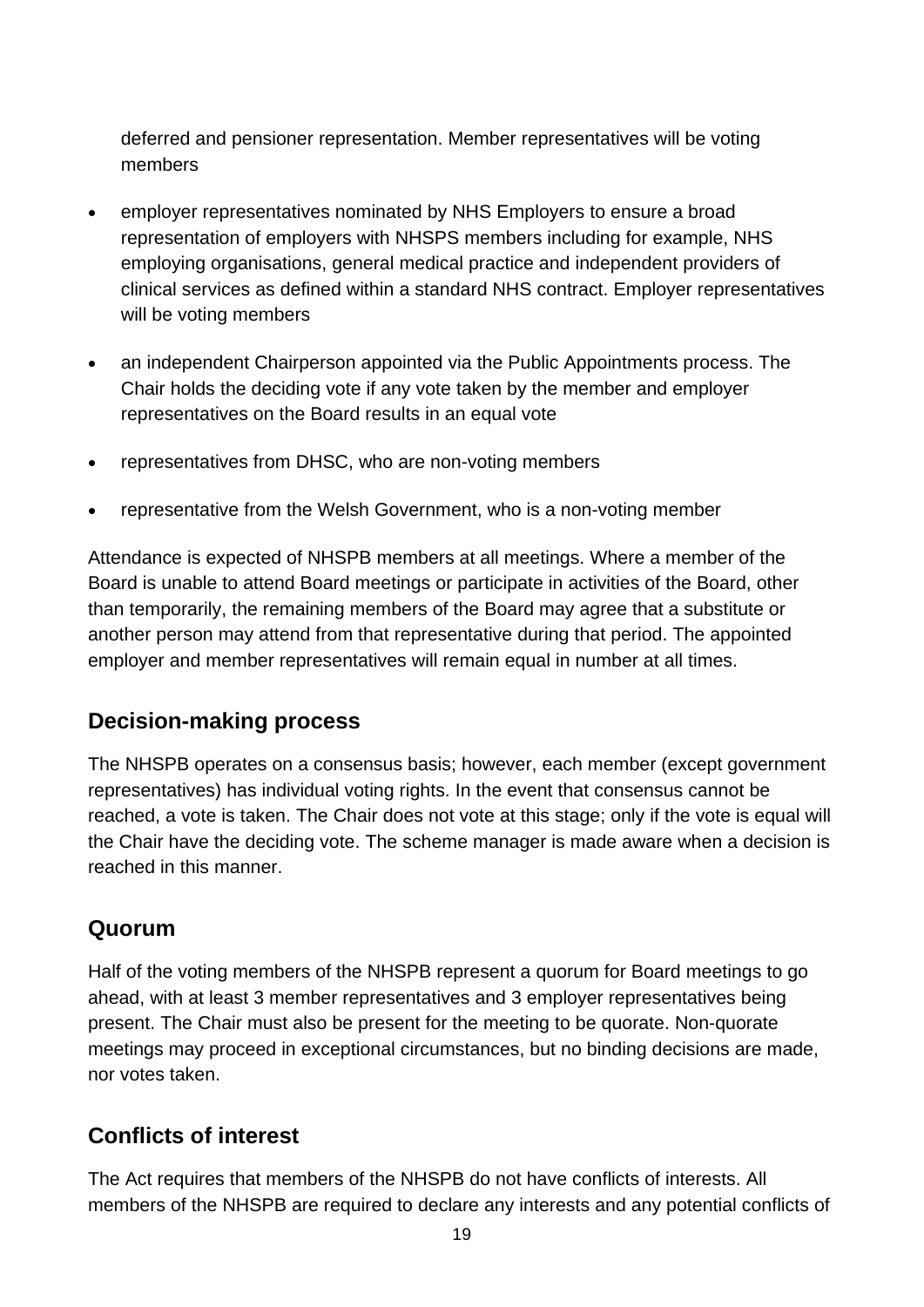interest in line with legal requirements in the Act and TPR's code of practice. These declarations are required as part of the appointment process, as well as at regular intervals throughout a member's tenure.

## **Training requirements**

Members of the NHSPB will be expected to have a good, sound knowledge and understanding of the NHSPS rules, the NHSPS's administration policies and pension law. This will require on-going updates and training as legal requirements change and develop including relevant regulations and directions from Her Majesty's Treasury and the Department for Work and Pensions. This is set out in TPR's Code of Practice number 14, "governance and administration of public service pension schemes".

## **Meeting arrangements**

The NHSPB meets quarterly. Frequency of meetings is kept under review to ensure NHSPB responsibilities are discharged. There is the possibility for ad-hoc meetings if required at the Chair's discretion.

The NHSBSA undertakes the NHSPB's secretariat function ensuring:

- facilities are available to hold meetings
- an annual schedule of meetings is organized
- suitable arrangements are in place to hold additional meetings if required ensuring adequate notice
- papers are distributed 7 days before each meeting except in exceptional circumstances
- minutes of each meeting are circulated within 14 working days following each meeting

### **Expertise**

It may be necessary to draw on particular experts or expert groups to support the responsibilities of the NHSPB, such as actuaries and lawyers. This is done on an 'as required' basis; any expert advisor attending the meeting is not a NHSPB member and does not have a vote. If required, sub-groups may be established to assist the NHSPB.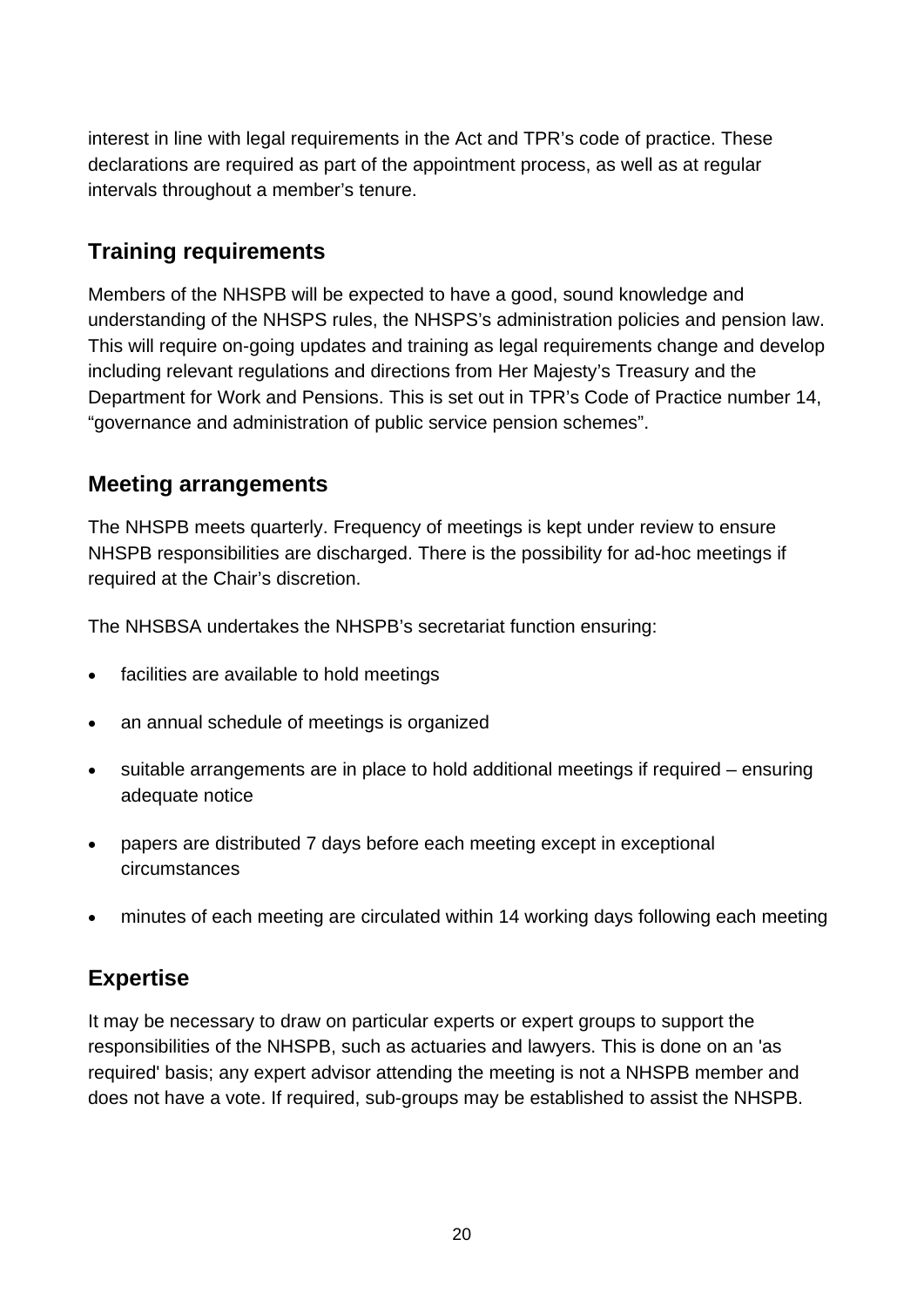## **Relationship to the NHS Pension Scheme Advisory Board**

Whilst the function of the NHS Pension Scheme Advisory Board (SAB) is to provide advice to the Responsible Authority (that is Secretary of State) about the desirability of NHSPS changes – there are occasional needs for some sharing of information and discussion between the Boards. The NHSPB Chair holds regular meetings with SAB co-chairs; and the SAB minutes are a standing agenda item for NHSPB meetings. The NHSPB provides a summary of its meetings to the SAB.

## **Remuneration**

Remuneration for NHSPB members is limited to a refund of actual expenses incurred in attending NHSPB meetings, in accordance with DHSC's expenses policy. The Chair's remuneration is agreed on appointment.

## **Tenure**

Tenure period for NHSPB members is 3 years on a rolling appointment basis – with a maximum of 9 years in any continuous period of 12 years.

Tenure is decided by the scheme manager during the appointment process but should usually be a term of 3 years. NHSPB members may have different tenures, if necessary, to ensure continuation of membership in equal numbers for the employer and staff-side members. The Chair's tenure is agreed on appointment, again expected to be 3 years.

Resignation of NHSPB members is documented in writing to the NHSPB Chair and DHSC. A minimum one month's notice period must be given to enable a replacement member to be found in time for the next NHSPB meeting.

The performance of NHSPB members is assessed on a periodic basis to ensure all members are adequately meeting their duties. Poor performance will result in corrective action being taken, and in exceptional circumstances the removal of the NHSPB member.

### **Review**

These terms of reference are reviewed periodically.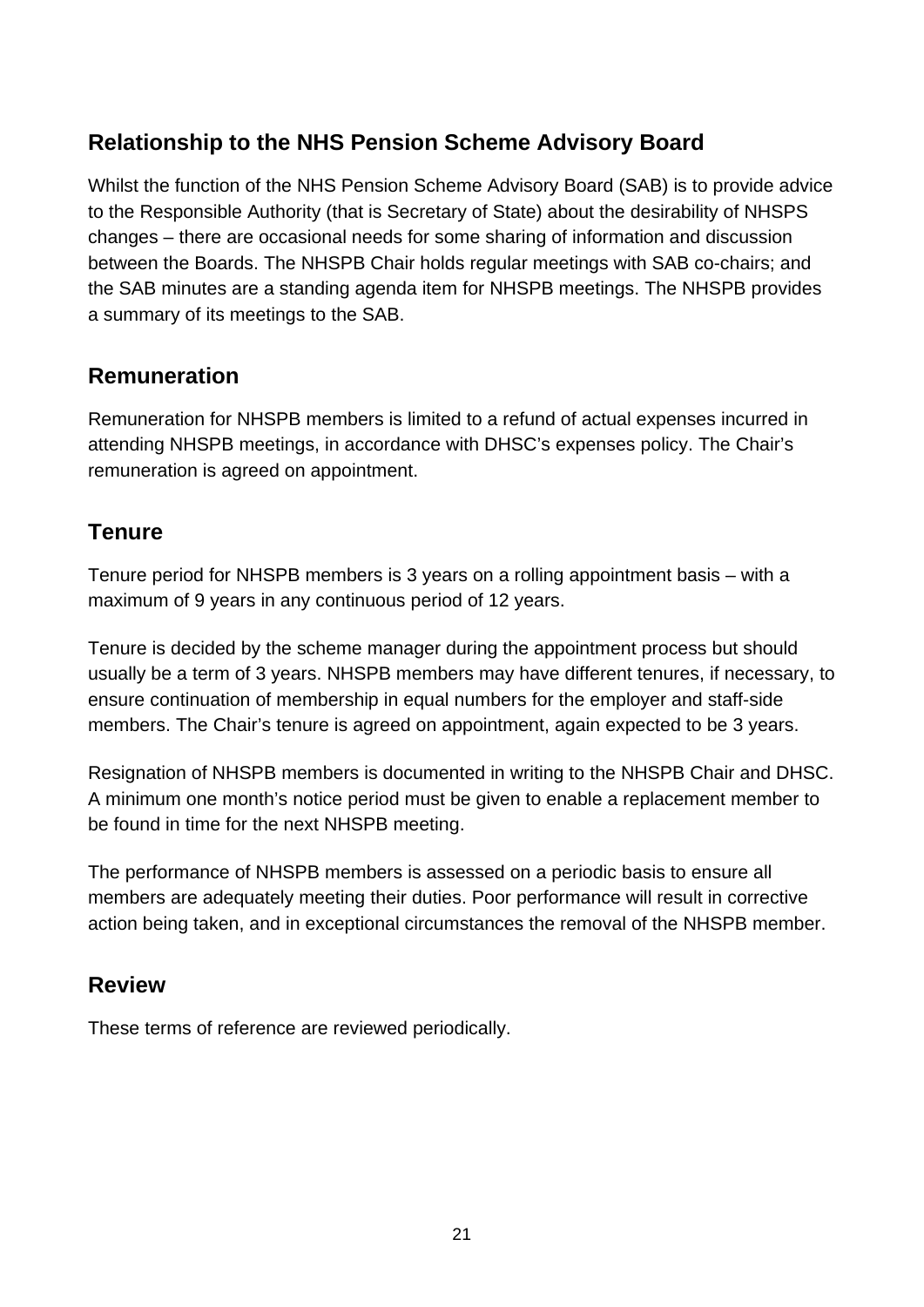## <span id="page-21-0"></span>**Annex C - Work Plan 2020/21**

| June 20                | August 20                  | November 20             | February 21                              |
|------------------------|----------------------------|-------------------------|------------------------------------------|
| MI & compliance        | MI & compliance            | MI & compliance         | MI & compliance                          |
| pack review            | pack review                | pack review             | pack review                              |
|                        |                            |                         |                                          |
| Review key risks       | Full review of key         | Review key risks        | Review key risks                         |
|                        | risks                      | Engagement &            | Engagement &                             |
| <b>Review risk</b>     |                            | comms update            | comms update                             |
| management             | <b>Review Terms of</b>     |                         |                                          |
| approach               | Reference                  | <b>Review Risk Mgt</b>  | Continuous                               |
|                        |                            | approach                | improvement                              |
| Horizon scanning -     | Continuous                 |                         | initiatives                              |
| future                 | improvement                | Continuous              |                                          |
| developments           | initiatives                | improvement             | Agree outline of                         |
|                        |                            | initiatives             | <b>Pension Board</b>                     |
| Sign off work plan     | Agree 21/22 meeting        |                         | <b>Annual Report</b>                     |
| for 2020/21            | dates                      | Update from             | 2021/22                                  |
| <b>Pension Board</b>   | <b>Review PB member</b>    | Stakeholder             |                                          |
| effectiveness          |                            | <b>Engagement Team</b>  | Consider changes to<br>MI pack for 21/22 |
| review                 | appointments               | Data Quality deep       |                                          |
|                        | <b>Review Pension</b>      | dive                    | Benchmarking output                      |
| One to ones $-$        | <b>Board Annual Report</b> |                         |                                          |
| training needs         | for 2019/20                | Review of               | Training plan review                     |
| review                 |                            | Engagement &            |                                          |
|                        | <b>Finance Deep Dive</b>   | comms strategy for      | <b>Training Policy and</b>               |
| Formal Review of       |                            | 2021/22                 | <b>Process</b>                           |
| MI Pack                | <b>Pension Board</b>       |                         |                                          |
|                        | effectiveness review       | One to ones and         | One to ones and                          |
| Continuous             | - review results           | training needs          | training needs review                    |
| improvement            |                            | review                  |                                          |
| initiatives            | <b>Scheme Advisory</b>     |                         | <b>Cyber Security deep</b>               |
|                        | Board update               | <b>NHSBSA Workforce</b> | dive                                     |
| Measuring              |                            | Directorate update      |                                          |
| Customer               | <b>TPR Survey results</b>  |                         | Pension fraud risks                      |
| <b>Experience Deep</b> | Benchmarking               |                         | deep dive                                |
| <b>Dive</b>            | output                     |                         |                                          |